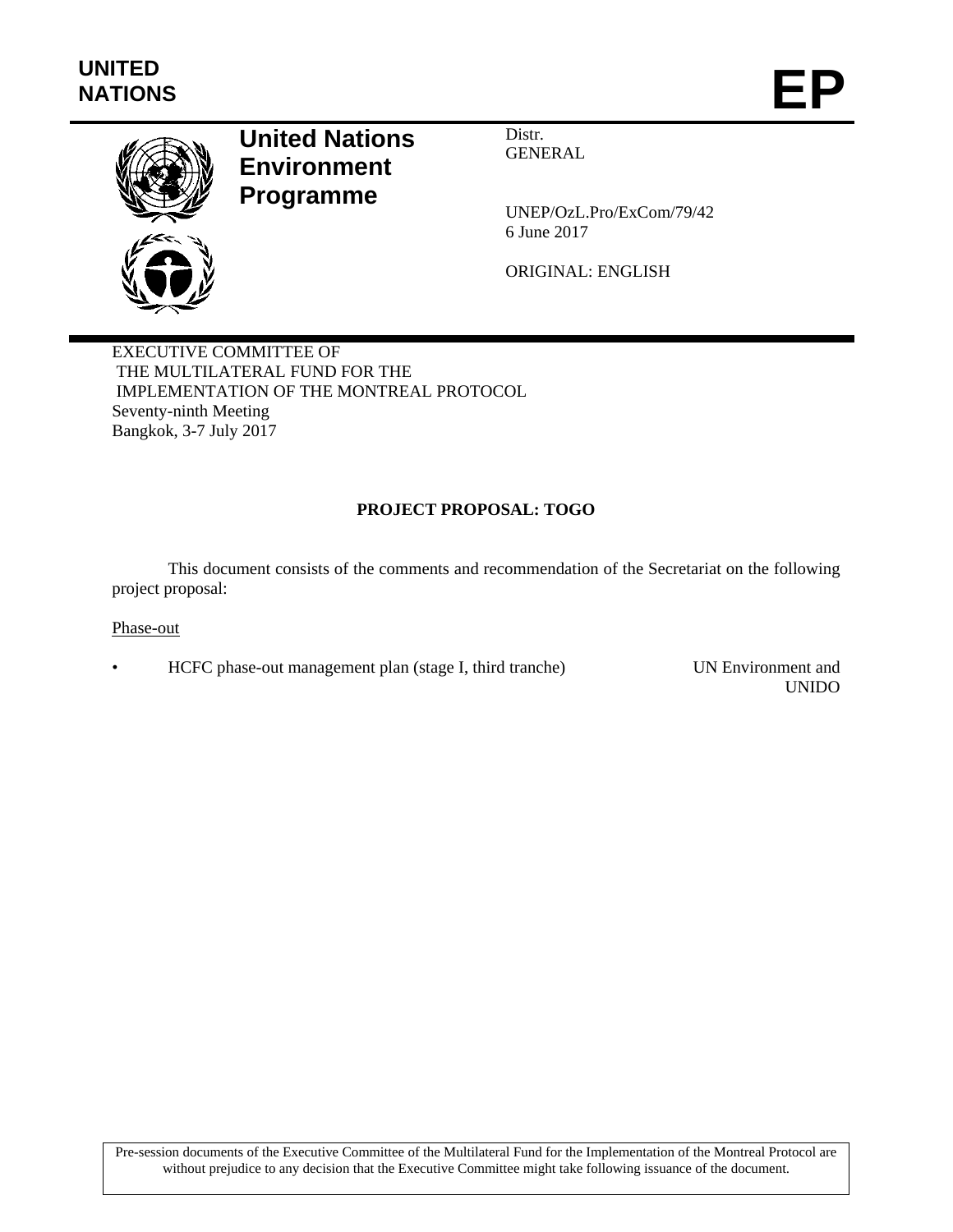# **PROJECT EVALUATION SHEET – MULTI-YEAR PROJECTS**

**Togo** 

| (I) PROJECT TITLE                                                |                                                           | <b>AGENCY</b>                                 |                  |                                        |                | <b>MEETING APPROVED</b> |                |                             | <b>CONTROL MEASURE</b>                               |                                                    |                   |                |                          |                     |  |
|------------------------------------------------------------------|-----------------------------------------------------------|-----------------------------------------------|------------------|----------------------------------------|----------------|-------------------------|----------------|-----------------------------|------------------------------------------------------|----------------------------------------------------|-------------------|----------------|--------------------------|---------------------|--|
| HCFC phase out plan (Stage I)                                    |                                                           |                                               |                  | UN Environment (lead),<br><b>UNIDO</b> |                |                         |                | 62nd                        |                                                      |                                                    | 35% by 2020       |                |                          |                     |  |
| (II) LATEST ARTICLE 7 DATA (Annex C Group I)                     |                                                           |                                               |                  |                                        |                |                         |                |                             | Year: 2016                                           |                                                    | 15.4 (ODP tonnes) |                |                          |                     |  |
|                                                                  |                                                           |                                               |                  |                                        |                |                         |                |                             |                                                      |                                                    |                   |                |                          |                     |  |
|                                                                  | (III) LATEST COUNTRY PROGRAMME SECTORAL DATA (ODP tonnes) |                                               |                  |                                        |                |                         |                |                             |                                                      |                                                    |                   |                |                          | <b>Year: 2016</b>   |  |
| Chemical<br>Aerosol                                              |                                                           | Foam                                          | Fire<br>fighting |                                        |                | Refrigeration           |                | Solvent<br>Process<br>agent |                                                      | Lab<br>use                                         |                   |                | Total sector consumption |                     |  |
| HCFC-22                                                          |                                                           |                                               |                  |                                        |                | Manufacturing           | Servicing      | 15.4                        |                                                      |                                                    |                   |                |                          | 15.4                |  |
|                                                                  |                                                           |                                               |                  |                                        |                |                         |                |                             |                                                      |                                                    |                   |                |                          |                     |  |
|                                                                  | (IV) CONSUMPTION DATA (ODP tonnes)                        |                                               |                  |                                        |                |                         |                |                             |                                                      |                                                    |                   |                |                          |                     |  |
|                                                                  |                                                           | 2009 - 2010 baseline:                         |                  |                                        |                |                         | 20.0           |                             |                                                      | Starting point for sustained aggregate reductions: |                   |                |                          | 20.0                |  |
|                                                                  |                                                           |                                               |                  |                                        |                |                         |                |                             | <b>CONSUMPTION ELIGIBLE FOR FUNDING (ODP tonnes)</b> |                                                    |                   |                |                          |                     |  |
|                                                                  |                                                           | Already approved:                             |                  |                                        |                |                         | 7.0            |                             | Remaining:                                           |                                                    |                   |                |                          | 13.0                |  |
|                                                                  |                                                           |                                               |                  |                                        |                |                         |                |                             |                                                      |                                                    |                   |                |                          |                     |  |
|                                                                  | (V) BUSINESS PLAN                                         |                                               |                  |                                        |                |                         | 2017           |                             | 2018<br>2019                                         |                                                    |                   | 2020           |                          | <b>Total</b>        |  |
|                                                                  | <b>UN Environment</b>                                     | ODS phase-out (ODP tonnes)                    |                  |                                        |                |                         | 0.69           |                             | 0.44                                                 |                                                    | $\boldsymbol{0}$  | 0.7            |                          | 1.83                |  |
| <b>UNIDO</b>                                                     |                                                           | Funding (US \$)                               |                  |                                        |                | 70,060                  |                | 45,200                      |                                                      | $\overline{0}$                                     | 71,190            |                | 186,450                  |                     |  |
|                                                                  |                                                           | ODS phase-out (ODP tonnes)<br>Funding (US \$) |                  |                                        |                |                         | 1.67           |                             | $\mathbf{0}$                                         |                                                    | $\boldsymbol{0}$  | $\theta$       |                          | 1.67                |  |
|                                                                  |                                                           |                                               |                  |                                        |                |                         | 161,250        |                             | $\mathbf{0}$                                         |                                                    | $\overline{0}$    | $\overline{0}$ |                          | 161,250             |  |
|                                                                  | (VI) PROJECT DATA                                         |                                               | 2010             | 2011                                   | 2012           | 2013                    | 2014           | 2015                        | 2016                                                 | 2017                                               | 2018              | 2019           | 2020                     | <b>Total</b>        |  |
| Montreal Protocol consumption<br>limits                          |                                                           |                                               | n/a              | n/a                                    | n/a            | 20.0                    | 20.0           | 18.0                        | 18.0                                                 | 18.0                                               | 18.0              | 18.0           | 13.0                     | n/a                 |  |
| Maximum allowable consumption<br>(ODP tonnes)                    |                                                           |                                               | n/a              | n/a                                    | n/a            | 20.0                    | 20.0           | 18.0                        | 18.0                                                 | 18.0                                               | 18.0              | 18.0           | 13.0                     | n/a                 |  |
| Agreed<br>funding                                                | <b>UN</b><br>Environment                                  | Project<br>costs                              | 70,000           | $\overline{0}$                         | $\overline{0}$ | 45,000                  | $\Omega$       | $\mathbf{0}$                | 62,000                                               | $\overline{0}$                                     | 40,000            | $\Omega$       | 63,000                   | 280,000             |  |
| (US \$)                                                          |                                                           | Support<br>costs                              | 9,100            | $\Omega$                               | $\Omega$       | 5,850                   | $\Omega$       | $\Omega$                    | 8,060                                                | $\overline{0}$                                     | 5,200             | $\Omega$       | 8,190                    | 36,400              |  |
|                                                                  | <b>UNIDO</b>                                              | Project<br>costs                              | 200,000          | $\boldsymbol{0}$                       | $\overline{0}$ | $\boldsymbol{0}$        | $\overline{0}$ | $\overline{0}$              | 150,000                                              | $\overline{0}$                                     | $\boldsymbol{0}$  | $\overline{0}$ |                          | $\boxed{0}$ 350,000 |  |
|                                                                  |                                                           | Support<br>costs                              | 15,000           | $\boldsymbol{0}$                       | $\mathbf{0}$   | $\overline{0}$          | $\overline{0}$ | $\mathbf{0}$                | 11,250                                               | $\overline{0}$                                     | $\overline{0}$    | $\overline{0}$ | $\mathbf{0}$             | 26,250              |  |
| Funds approved by<br>ExCom (US \$)                               |                                                           | Project<br>costs                              | 270,000          | $\overline{0}$                         | $\overline{0}$ | 45,000                  | $\theta$       | $\overline{0}$              | $\overline{0}$                                       | $\overline{0}$                                     | $\overline{0}$    | $\overline{0}$ | $\overline{0}$           | 315,000             |  |
|                                                                  |                                                           | Support<br>$\cos\!t$                          | 24,100           | $\overline{0}$                         | $\mathbf{0}$   | 5,850                   | $\overline{0}$ | $\mathbf{0}$                | $\overline{0}$                                       | $\overline{0}$                                     | $\overline{0}$    | $\overline{0}$ | $\mathbf{0}$             | 29,950              |  |
| Total funds requested for<br>approval at this meeting<br>$(US \$ |                                                           | Project<br>$\cos\!t$                          |                  |                                        |                |                         |                |                             |                                                      | 212,000*                                           |                   |                |                          | 212,000             |  |
|                                                                  |                                                           | Support                                       |                  |                                        |                |                         |                |                             |                                                      | $19,310*$                                          |                   |                |                          | 19,310              |  |

**Secretariat's recommendation:** For blanket approval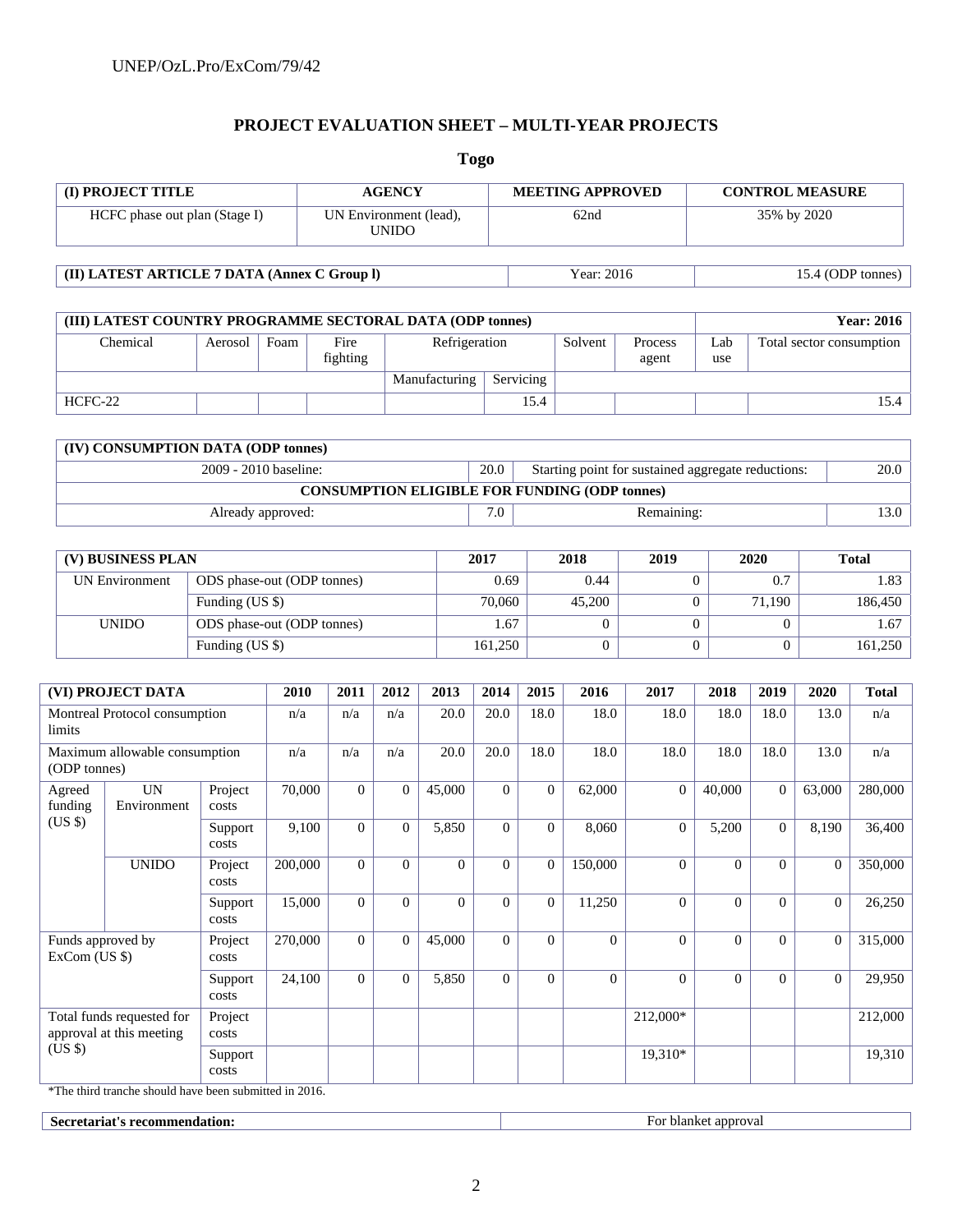# **PROJECT DESCRIPTION**

1. On behalf of the Government of Togo, United Nations Environment Programme (UN Environment) as the lead implementing agency, has submitted to the  $79<sup>th</sup>$  meeting a request for funding for the third tranche of stage I of the HCFC phase-out management plan (HPMP), at a total cost of US \$231,310, consisting of US \$62,000, plus agency support costs of US \$8,060 for UN Environment, and US \$150,000, plus agency support costs of US  $11,250$  for UNIDO.<sup>1</sup> The submission includes a progress report on the implementation of the second tranche and the tranche implementation plan for 2017 to 2019.

# Report on HCFC consumption

#### *HCFC consumption*

2. The Government of Togo reported a consumption of 15.4 ODP tonnes of HCFC-22 in 2016, which was 23 per cent below the HCFC baseline for compliance and 14 per cent below the maximum allowable consumption in the Agreement with the Executive Committee for 2016. The 2012-2016 HCFC consumption is shown in Table 1.

| Table 1. HCFC consumption in 10go (2012-2016 Article 7 data) |        |             |        |        |        |                 |  |  |  |
|--------------------------------------------------------------|--------|-------------|--------|--------|--------|-----------------|--|--|--|
| HCFC-22                                                      | 2012   | <b>2013</b> | 2014   | 2015   | 2016   | <b>Baseline</b> |  |  |  |
| <b>Metric tonnes</b>                                         | 360.00 | 345.00      | 325.00 | 302.00 | 280.00 | 362.60          |  |  |  |
| <b>ODP</b> tonnes                                            | 19.80  | 18.98       | 17.88  | 16.61  | 15.40  | 20.00           |  |  |  |

# $T$  **T**  $\boldsymbol{A}$  **T T** *CFC* **consumption in Togo (2012-2016 Article 7 d**)

3. The decrease in consumption of HCFC-22 is attributed to improved servicing practices and a reduction in the import of HCFC-22-based equipment since 2012. In contrast, the import of R-410A-based equipment has been increasing.

# *Country programme (CP) implementation report*

4. The Government of Togo reported HCFC sector consumption data under the 2016 CP implementation report which is consistent with the data reported under Article 7 of the Montreal Protocol.

# *Legal framework*

l

5. The HCFC licensing and quota system is operating effectively with quotas being established since 2013. The Economic Community of West African States Community sub-regional regulation on HCFC and HCFC-based equipment has been adopted by the Government of Togo. In addition, the Government is considering implementing a ban on the import of HCFC-based equipment.

#### *Refrigeration servicing sector*

6. The following activities were implemented during the second tranche of the HPMP: 25 customs officers, ten environment inspectors and five officers from the Department of Commerce received training on the identification and control of HCFCs, in particular new inspection techniques for HCFCs and HCFC-based equipment and monitoring of the licensing and quota system.165 refrigeration technicians were trained on good refrigeration service practices, including leakage prevention and energy saving practises, and on safe practices for servicing and installing HC-290 RAC equipment. Also, three HC-based air-conditioning (AC) units were provided to the training institute for demonstration purposes and a training session on the safe installation, operation and maintenance of HC-based AC units was held

 $<sup>1</sup>$  As per the letter of 10 May 2017 from the Ministère de L'Environnement et des Ressources Forestières of Togo to</sup> the Secretariat.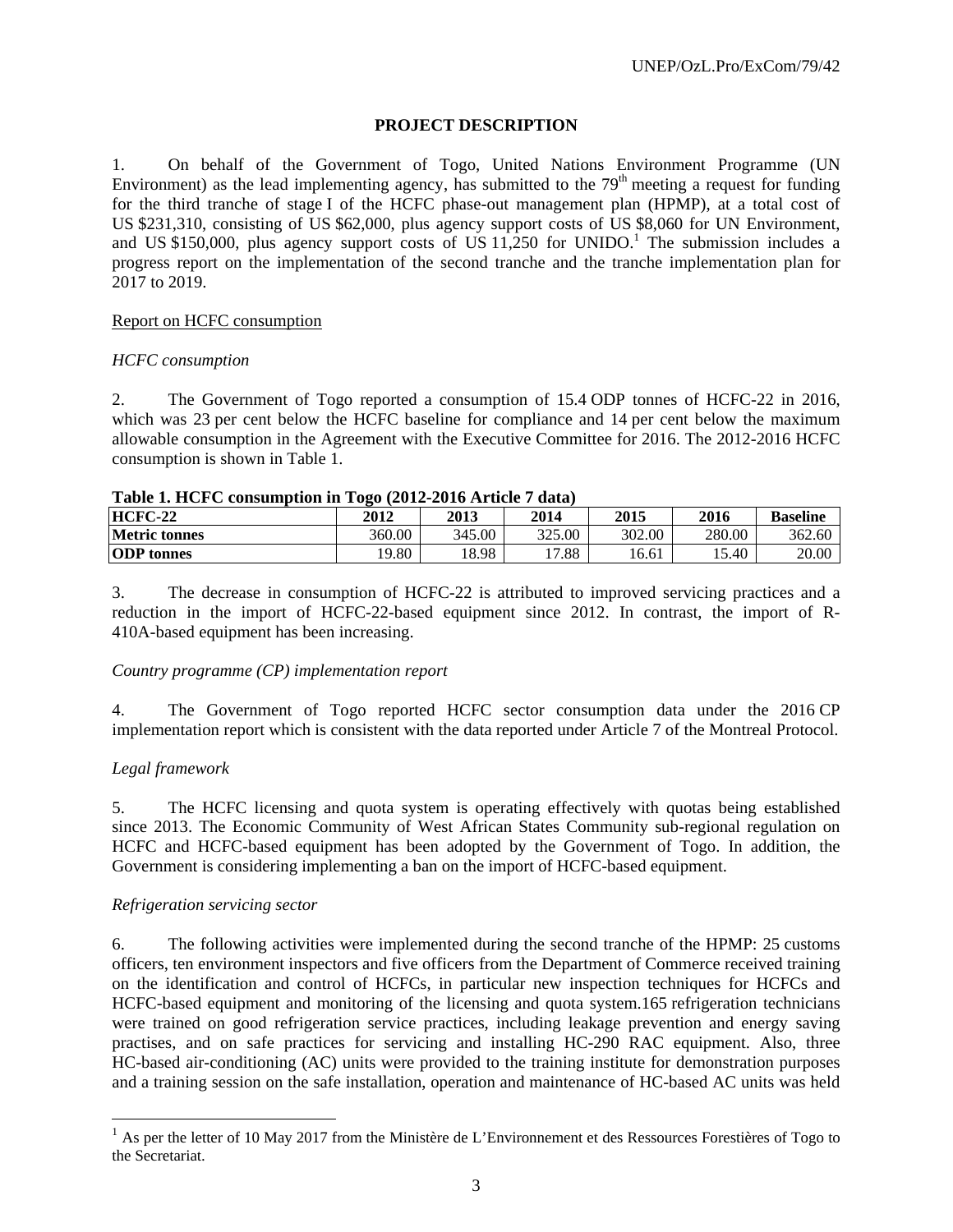using those demonstration units; and a survey to select potential beneficiaries of the financial incentive programme to convert HCFC-22-based commercial facilities, most likely refrigeration equipment used in cold chambers, to low-global warming potential (GWP) alternatives was undertaken in 2016. The details of the operation of the incentive programme are not yet available but will be based on the selection of the beneficiaries. The goal is to implement socially acceptable instruments and suitable incentive measures to encourage the gradual phase-out of HCFCs. The Environmental Department will encourage the importers of HCFCs to accelerate the transition to alternative refrigerants by importing the latter.

# *Project implementation and monitoring unit (PMU)*

7. The national ozone unit (NOU) monitored the implementation of activities under the HPMP with the support of two consultants.

#### Level of fund disbursement

8. As of May 2017, of the US \$315,000 so far approved, US \$290,649 had been disbursed (US \$115,000 for UN Environment and US \$175,649 for UNIDO) as shown in Table 2. The balance of US \$24,351 will be disbursed during the implementation of the third tranche.

| TWOLE IT INVESTIGATE LEGAL CONSIDERING THE LOST LOST COMPT.<br>Agency |          | <b>First tranche</b> |          | <b>Second tranche</b> | <b>Total</b> |                  |  |
|-----------------------------------------------------------------------|----------|----------------------|----------|-----------------------|--------------|------------------|--|
|                                                                       | Approved | <b>Disbursed</b>     | Approved | <b>Disbursed</b>      | Approved     | <b>Disbursed</b> |  |
| UN Environment                                                        | 70,000   | 70,000               | 45,000   | 45,000                | 115,000      | 115,000          |  |
| <b>UNIDO</b>                                                          | 200,000  | 175.649              |          |                       | 200,000      | 175,649          |  |
| <b>Total</b>                                                          | 270,000  | 245,649              | 45,000   | 45,000                | 315,000      | 290,649          |  |
| Disbursement rate $(\% )$                                             |          | 91.0                 |          | 100.0                 |              | 92.3             |  |

# **Table 2. Financial report of stage I of the HPMP for Togo (US \$)**

#### Implementation plan for the third tranche of the HPMP

- 9. The following activities will be implemented between 2017 and 2019:
	- (a) Further training of 150 refrigeration technicians on good refrigeration service practices, including recovery and recycling and safe handling of HC refrigerants, and upgrade of the training manuals including on best practices and techniques in managing and handling low-GWP refrigerants (UN Environment) (US \$25,000);
	- (b) Further training of 80 customs and enforcement officers on the identification of HCFCs, HFCs, HCs or their mixtures and on the licensing and quota system to control illegal ODS trade (UN Environment) (US \$25,000);
	- (c) Payment of incentives to two or three commercial facilities to convert refrigeration systems from HCFC-22 to low-GWP alternative (US \$90,000); procurement of additional refrigeration and AC equipment, including refrigerant analysers, recovery machines and cylinders, leak detectors, vacuum pumps and other tools (US \$30,000); and development of guidelines, taking into account international experience, for installation and servicing of HC-290-based equipment, including maximum refrigerant charge, room area limits, and specific requirements for AC equipment operating with HCs and replacement of the air-conditioning equipment in a government owned or commercial building in Togo with approximately 40 to 50 HC-290 AC units purchased from previously used suppliers in China and India (UNIDO) (US \$30,000); and
	- (d) Monitoring and evaluation of the implementation of the HPMP (UN Environment) (US \$12,000).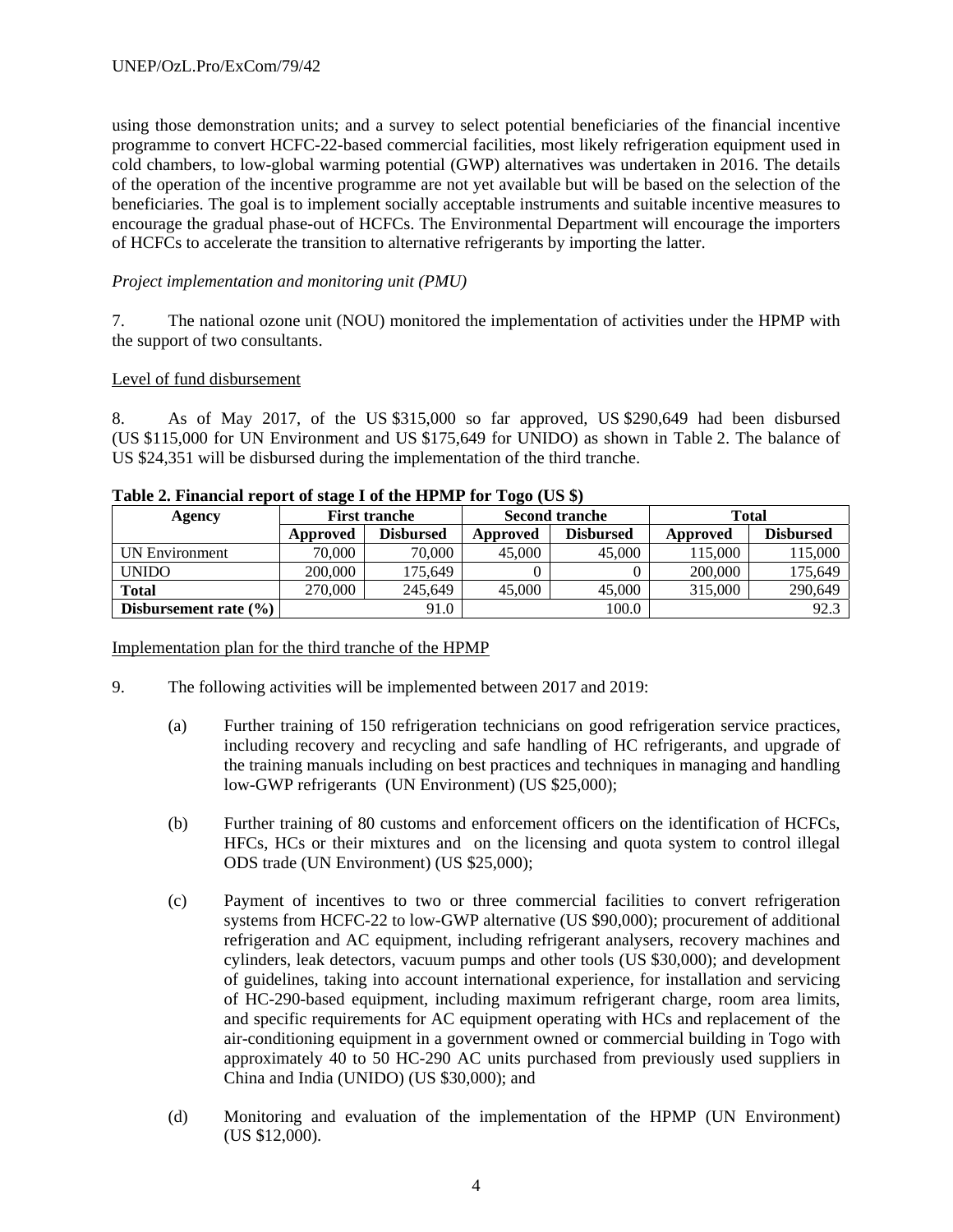# **SECRETARIAT'S COMMENTS AND RECOMMENDATION**

# **COMMENTS**

# Progress report on the implementation of the second tranche of the HPMP

10. The request for the third tranche of the HPMP was expected to be submitted in 2016. However, the submission was delayed due to changes at the NOU with the appointment of the new staff in April 2016. Despite the delay in the submission, the Government, with the assistance of the implementing agency, was able to continue implementing activities resulting in reductions of HCFC-22 consumption below the allowable levels.

# *Legal framework*

11. The Government of Togo has already issued HCFC import quotas for 2017 at 15.2 ODP tonnes, which are 2.8 ODP tonnes below the allowable level of consumption under the Montreal Protocol.

# *Refrigeration servicing sector*

12. Noting that the HPMP includes training programmes for refrigeration technicians in the use of flammable refrigerants (HC) and that retrofitting of HCFC-22-based refrigeration and air-conditioning equipment was occurring in the country, the Secretariat enquired whether equipment was being retrofitted to flammable or toxic refrigerants and whether the Government was being informed on the relevant decisions of the Executive Committee on retrofits.<sup>2</sup> UN Environment confirmed that the Government is fully aware of those decisions, and confirmed that no equipment has been retrofitted to HCs within the HPMP. Moreover, UN Environment stated that it was not promoting retrofitting to flammable or toxic refrigerants and associated servicing practices. The country has identified some HC-based equipment in operation and therefore considered relevant to promote safe handling of HC refrigerants during the refrigeration training workshops. UN Environment is not associated with retrofit training and activities, which the Association of Refrigeration Technicians of Togo (AFRITO) is doing it at its own risks, and no funds from the HPMP are being used for that purpose. UN Environment is working with the NOU to raise awareness of the dangers associated with retrofitting equipment with flammable refrigerants that is not designed for that purpose.

13. In responding to the Secretariat's question on the availability and prices of HCFC alternatives, UN Environment indicated that the average price of R-404A, R-407C and R-410A is US \$14.0/kg; R-134a is US \$10.0/kg; and R-600a is US \$6.5/kg.

# Implementation plan for the third tranche of the HPMP

14. On the incentives programme, UNIDO informed that the detailed technical assessment of the beneficiaries that have already been identified is underway. Although the replacement technology has not yet been selected,  $CO<sub>2</sub>$  and hydrocarbon-based technologies are among the most prominent technologies given that most of the potential beneficiaries are cold-room applications. The low-GWP technology would be selected once the final beneficiaries are determined.

15. With regard to the sustainability of the training programme for technicians, collaborations and partnerships with the refrigeration association and training institute to implement technician training programmes, and the larger number of technicians that will gain awareness on good refrigeration practices through the HPMP activities will contribute to the sustainability of the training programme.

 $2^2$  Decisions 72/17 and 73/34.